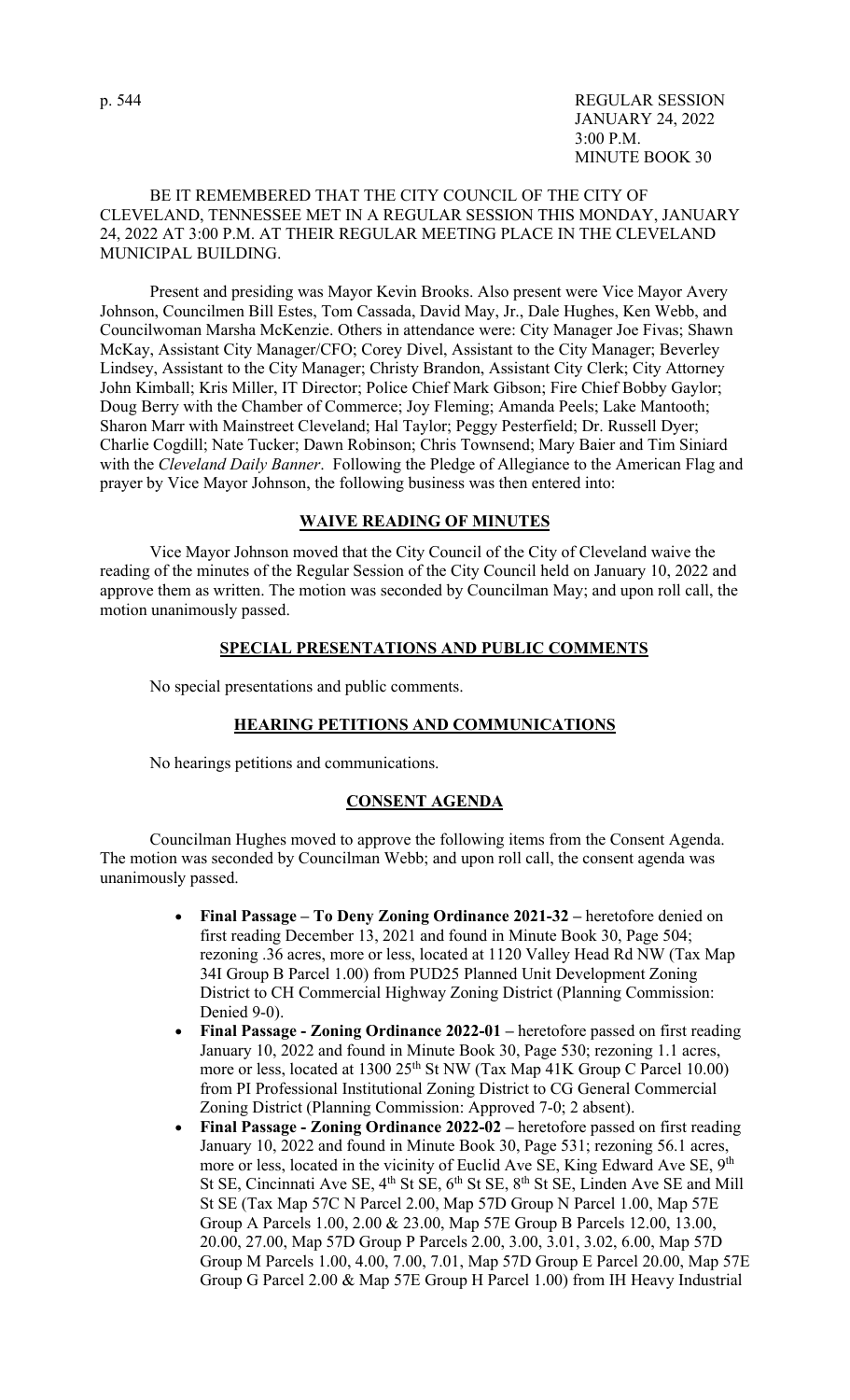Zoning District to CBD Central Business Zoning District (Planning Commission: Approved 7-0; 2 absent).

- **Final Passage Zoning Ordinance 2022-04** heretofore passed on first reading on January 10, 2022 and found in Minute Book 30, Page 536; zoning of about 100 acres located on Michigan Ave Rd and Wilkinson Rd NE from the unincorporated county to PUD32 Planned Unit Development Zoning District (Planning Commission: Approved 7-0; 2 absent).
- **Resolution 2022-03** Accepting Fleeman Place Drive as a city street.

# **RESOLUTION 2022-03**

**WHEREAS,** Fleeman Place-Phase Two is a townhouse development located in the City of Cleveland and is shown on a final plat recorded in the Bradley County Register of Deeds office at Plat Book 33 Page 87; and

**WHEREAS,** Fleeman Place Drive (approximately 485 feet in length) is a street located within this development and is depicted on this Plat; and

**WHEREAS,** the developer has requested that the City accept Fleeman Place Drive (approximately 485 feet in length) as a City street; and

**WHEREAS**, the City's engineering staff has inspected Fleeman Place Drive, is now recommending that the City accept Fleeman Place Drive as a City Street.

**NOW, THEREFORE, BE IT RESOLVED** by the City Council of the City of Cleveland, in regular session assembled, that the City does hereby accept Fleeman Place Drive as a city street.

This 24th day of January 2022

APPROVED AS TO FORM: /s/John F. Kimball City Attorney Kevin Brooks, Mayor

Shawn McKay, City Clerk

- **Street Light Recommendation** 1104 Hamilton Circle NW; Request was concerning spillover of lighting from Brad Street NW. Cleveland Utilities does not recommend upgrading or removal of the existing fixture on Brad Street NW.
- **Street Light Recommendation** 3711 Woodcrest Circle NW; Cleveland Utilities recommends the addition of one 51-watt LED fixture and to upgrade an existing fixture to the north of the address to a 51-watt LED fixture at a cost of \$146.70.
- **Street Light Recommendation** 1009 Willow Street NW; Cleveland Utilities does not recommend any additional lighting or replacement of existing fixtures but if desired by the Council the 2 existing HPS fixtures can be upgraded to their LED equivalent for \$146.70 per fixture.
- **Bid Report** Mosby Park Playground.

**TO: Mayor and City Council FROM: Kristi Powers, Budget/Purchasing Coordinator DATE: January 24, 2022 RE: Bid Summary – Mosby Park Playground Project** 

# **SUMMARY:**

Sealed bids were received on January 18, 2022, for the Mosby Park Playground project. Bids are listed below: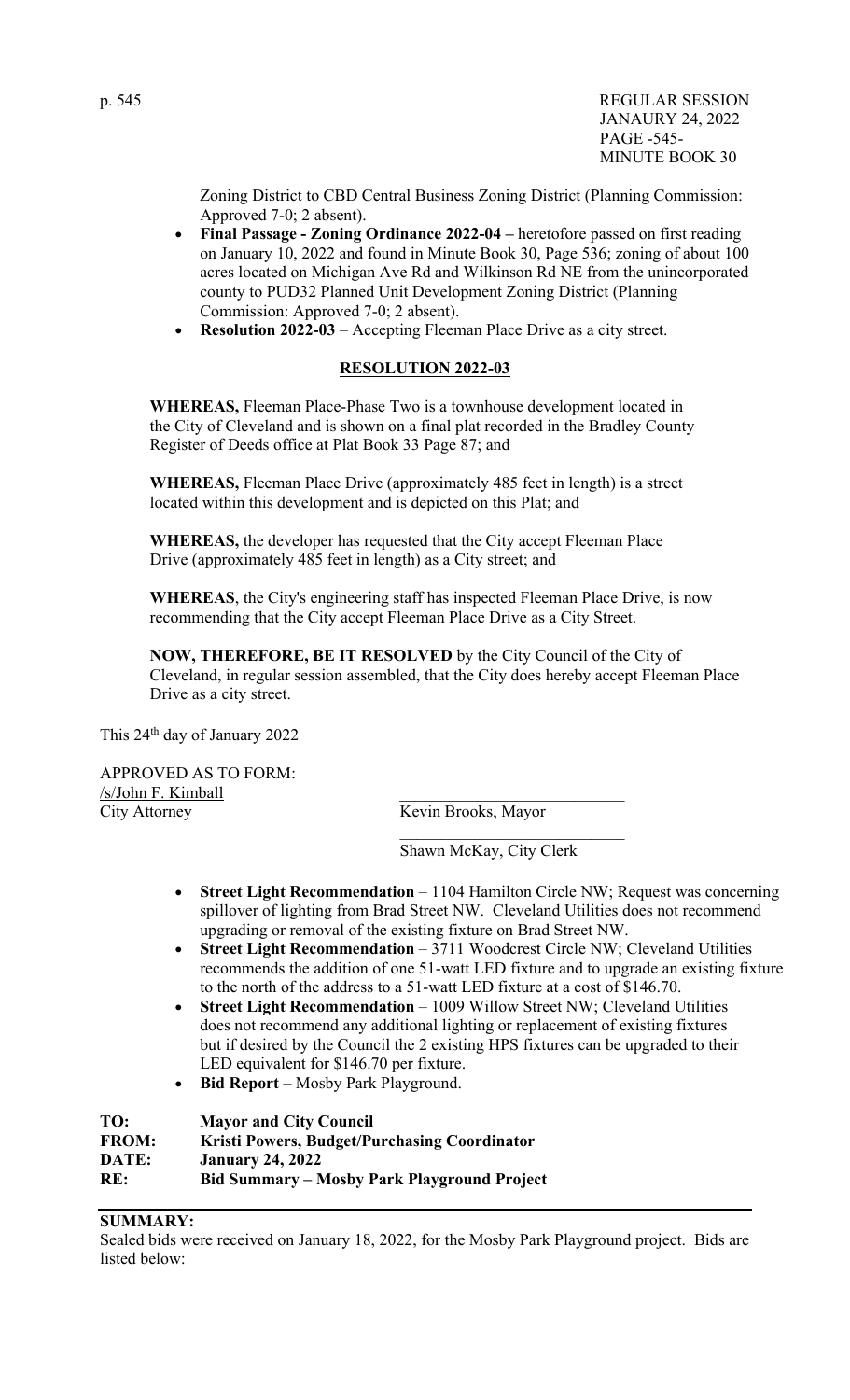p. 546 REGULAR SESSION JANAURY 24, 2022 PAGE -546- MINUTE BOOK 30

| • Playcore Wisconsin, Inc. dba<br>GameTime c/o Cunningham Recreation | \$244,713.08 |
|----------------------------------------------------------------------|--------------|
| • Great Southern Recreation, LLC                                     | \$264,209.13 |
|                                                                      |              |

• Bliss Products and Services, Inc. **Late Bid (Unopened)** 

## **COMMITTEE FINDINGS**:

No Board or Committee findings.

## **FISCAL ANALYSIS:**

Funds are available.

## **RECOMMENDATION:**

Staff recommends award to Playcore Wisconsin, Inc. dba GameTime c/o Cunningham Recreation.

> **Surplus Property** – Declaring certain items as surplus property and to be sold on GovDeals.

# **TO: Mayor and City Council FROM: Kristi Powers, Budget/Purchasing Coordinator DATE: January 24, 2022 RE: Surplus Property**

# **SUMMARY:**

Fleet Management has requested the City Council declare the vehicles listed below as surplus property.

Police Department vehicles to be used for training by the Police and Fire Departments:

- 1997 Ford Crown Victoria VIN 2FALP71W0VX228339
- 2008 Ford Crown Victoria VIN 2FAFP71V58X146325
- 2004 Ford Crown Victoria VIN 2FAHP71W34X166052
- 2006 Ford Crown Victoria VIN 2FAHP71W77X114458

Public Works, Parks & Recreation and Development & Engineering vehicles to be sold on GovDeals:

- 2000 Navastar 4700 1HTSCABN1YH285807
- 1999 Chevrolet K2500 1GTGK24R6XR717313
- 2003 Ford Crown Victoria 2FAFP71W73X140737

# **COMMITTEE FINDINGS**:

None.

**FISCAL ANALYSIS:**  None.

# **RECOMMENDATION:**

City staff recommends approval of this item.

# **UNFINISHED BUSINESS**

No unfinished business.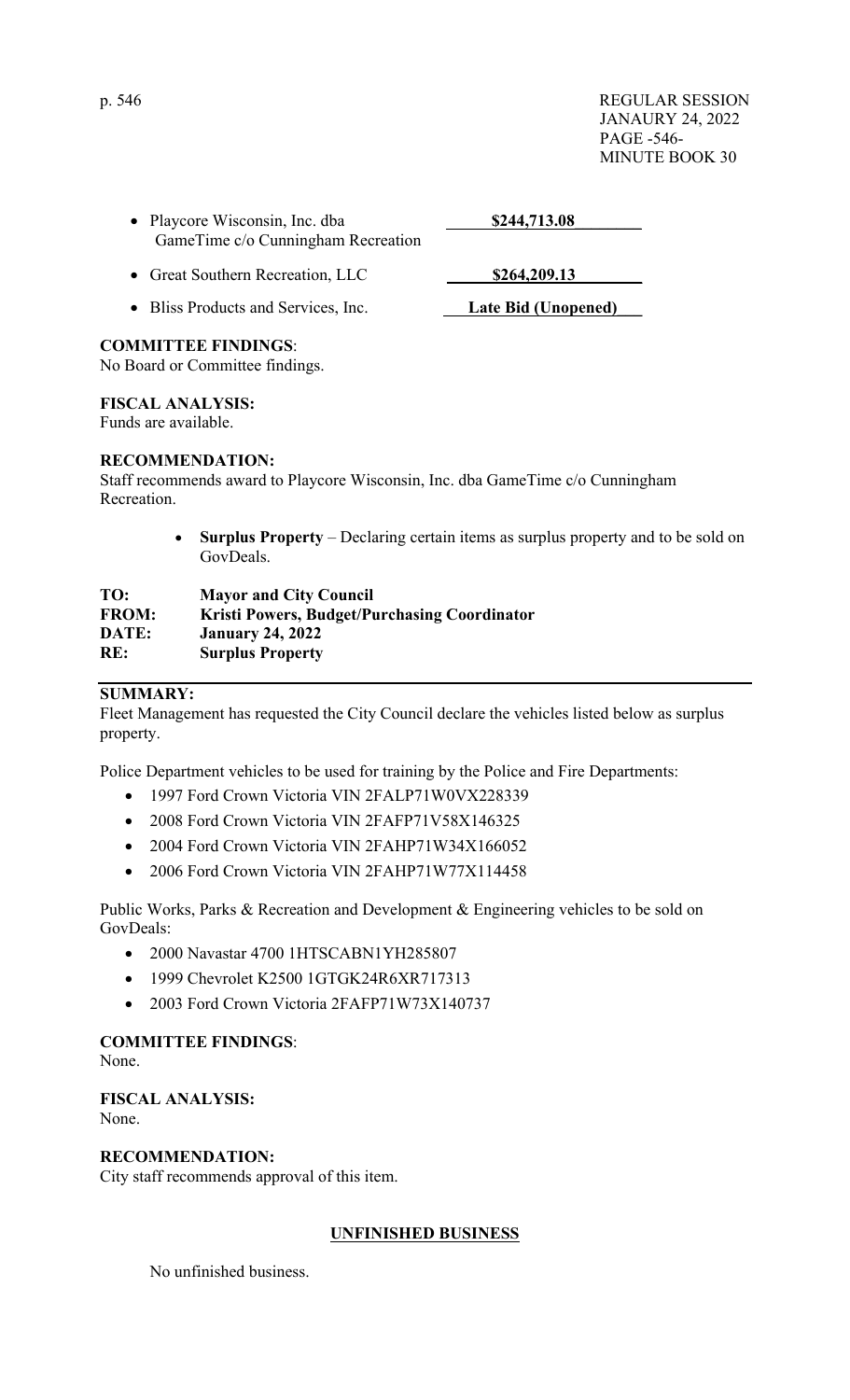p. 547 REGULAR SESSION JANAURY 24, 2022 PAGE -547- MINUTE BOOK 30

### **REPORTS OF MAYOR AND COUNCIL MEMBERS**

 Councilman May asked that staff take a serious look at Michigan Avenue Road improvements and begin making recommendations on how we can make the intersections at  $20<sup>th</sup>$ Street/Michigan Avenue and Michigan Avenue/Stuart Road safer and to possibly widen Michigan Avenue or some stacking/turn lanes into the subdivisions. Mr. Fivas stated yes, staff will bring back some recommendations.

 Vice Mayor Johnson stated he received a streetlight request for additional lighting or upgrade the lighting at  $905 \frac{17}{\text{th}}$  Street for Daunte Jackson.

 Mayor Brooks stated he is reappointing Jamie Creekmore, Alma Dotson and Dr. Tiffany Sherlin to the Planning Commission for additional 3-year terms to expire January 2025.

### **NEW BUSINESS AND ORDINANCES**

The following Resolution was then presented in full:

### **RESOLUTION 2022-04**

## **A RESOLUTION TO REQUEST LEGISLATIVE ACTION ON STATE LAWS ON THE REGULATION OF SCRAP TIRES**

 **WHEREAS,** the City Council has received complaints on the excessive dumping of scrap tires on public and private property within our community; and

**WHEREAS**, the City Council believes that the State Legislature should review and develop a new state law to increase the criminal fines for the illegal dumping of scrap tires; and

 **WHEREAS,** the City Council also believes that State Legislature should develop state legislation to have a cradle-to-grave regulatory program to keep track of scrap times so that they can be tracked after they are taken off cars by commercial businesses with developed technologies.

### **NOW, THEREFORE, BE IT RESOLVED BY THE CITY COUNCIL OF THE CITY OF CLEVELAND, THAT THE CITY COUNCIL IS REQUESTING**

That Bradley County's state legislative delegation develop and implement legislation that will increase the fines and restitution for those who are found to illegally dump scrap tires, and to include a cradle-to-grave regulatory program to track scrap tires that are taken off cars at commercial businesses which would likely decrease the illegal scrap tire dumping due to accountability to making sure the tires get to the state required County drop off locations.

That the State of Tennessee require a business license for all tire haulers to operate in the State of Tennessee which would allow Counties and Municipalities to enforce if tire haulers are in operation without a license.

That the State of Tennessee should equalize the specifications and requirements between new tire dealers and used tire dealers in the State of Tennessee. Currently, new tire dealers are regulated and registered by the State of Tennessee as to the collection and disposal of tires but used tire dealers are not.

The City Council is also requesting that the Bradley County Commission adopt a similar resolution and request immediate action by our state legislative delegation.

That this Resolution shall become effective from and after its approval by the Cleveland City Council.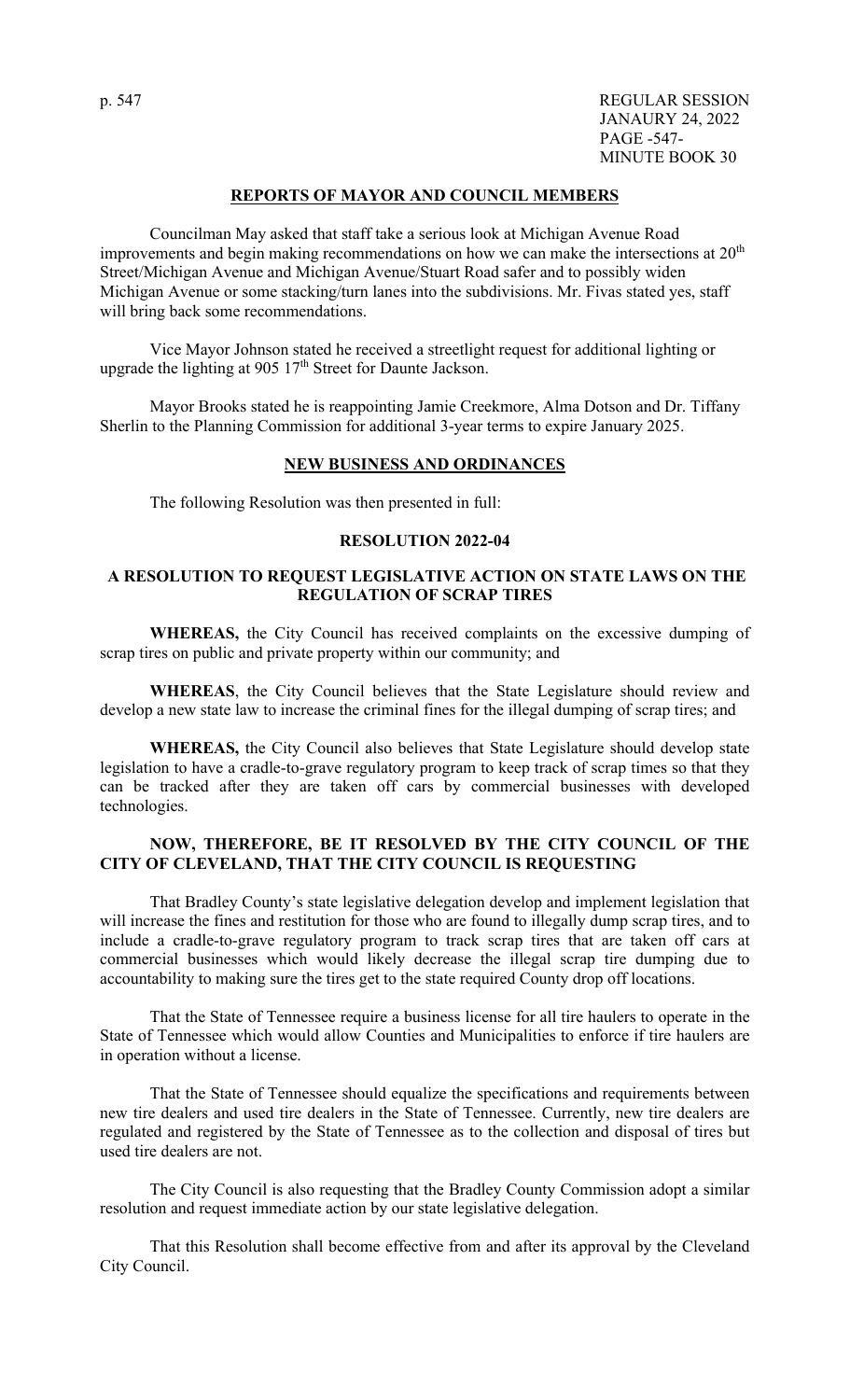p. 548 REGULAR SESSION JANAURY 24, 2022 PAGE -548- MINUTE BOOK 30

Adopted this 24th day of January 24, 2022

APPROVED AS TO FORM: /s/John F. Kimball City Attorney Kevin Brooks, Mayor

Shawn McKay, City Clerk

 Councilwoman McKenzie moved that Resolution 2022-04 be accepted as presented. The motion was seconded by Councilman Estes; and upon roll call, unanimously passed.

The following Resolution was then presented in full:

### **RESOLUTION 2022-05**

# **A RESOLUTION CONCERNING THE PROPOSED DONATION OF REAL PROPERTY FROM CLEVELAND DEVELOPMENT ENTERPRISES II, LLC TO THE CITY OF CLEVELAND [775 RAIDER DRIVE]**

**WHEREAS**, Cleveland Development Enterprises II, LLC is the current owner of a parcel of land located on Raider Drive which is more specifically described in Deed Book 2615 Page 642 in the Register of Deeds office of Bradley County, and is also identified as Lot 1 of the Final Plat of the Cleveland Development Enterprises II, LLC property as shown in the Final Plat recorded on August 12, 2014 in Plat Book 30, Page 110 in the Bradley County Register of Deeds' office, and is further generally described as Tax Map 041L-C-003.00 (hereafter "the Property"), and

**WHEREAS**, the Property is the location of the former First Tennessee Bank Building located on Raider Drive; and

**WHEREAS**, Mayor Kevin Brooks had discussions in January of 2020 with Forrest Preston, the President of Cleveland Development Enterprises II, LLC, and Cleveland Development Enterprises II, LLC offered to donate this real property as a gift to the City of Cleveland with no conditions on the gift and with no stipulations as to the future use of the property; and

**WHEREAS**, a letter from Cleveland Development Enterprises II, LLC to Mayor Brooks dated January 28,2020 with a proposed deed from Cleveland Development Enterprises II, LLC for the property is attached hereto and incorporated herein by reference; and

**WHEREAS**, Mayor Brooks has had recent discussions in 2021 with Forrest Preston, and Cleveland Development Enterprises II, LLC is still willing to donate this real property as a gift to the City of Cleveland with no conditions on the gift and with no stipulations as to the future use of the property; and

**WHEREAS,** the City Council of the City of Cleveland appreciates the donor's proposed gift to the City, and has performed a feasibility study on the condition of the building located on the property and the building's future use; and

**WHEREAS**, the City Council of the City of Cleveland appreciates the donor's proposed gift to the City, and desires to accept the gift, and the City Council does not have a pre-determined expectation that this building will be used as a City Hall.

**NOW, THEREFORE, BE IT RESOLVED**, that the City Council of the City of Cleveland, Tennessee does hereby accept the donation of the Property described in the letter and the proposed deed dated January 28, 2020, with the understanding that there are no conditions on the gift and no stipulations as to the future use of the property by the City.

**BE IT FURTHER RESOLVED** that the Mayor and City Attorney will work with the owners to complete this transaction and as determined by the City Council.